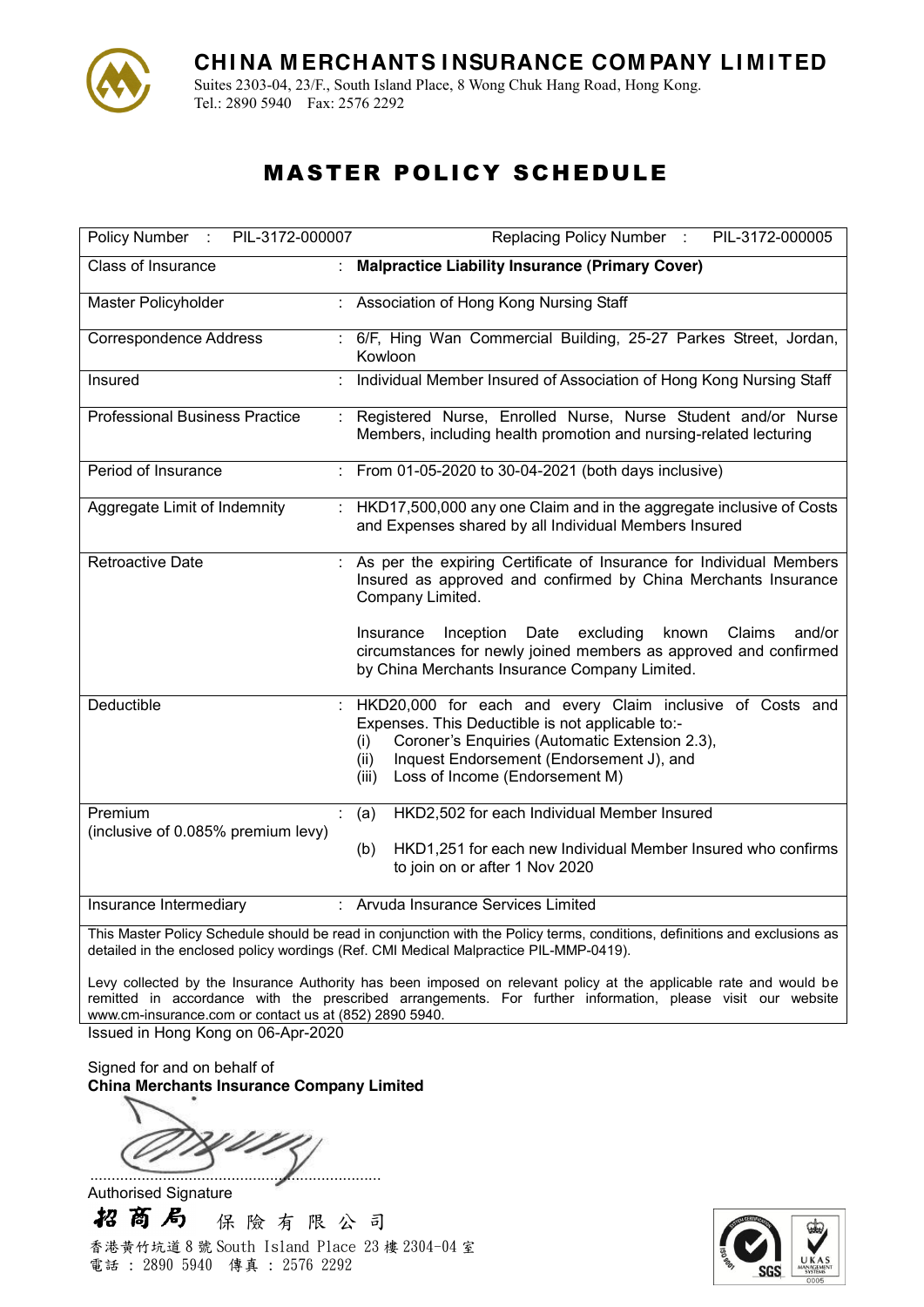

Suites 2303-04, 23/F., South Island Place, 8 Wong Chuk Hang Road, Hong Kong. Tel.: 2890 5940 Fax: 2576 2292

## **Policy No. PIL-3172-000007**

## **MASTER POLICY SCHEDULE**

### *ENDORSEMENT*

### **A) EXTENSIONS**

#### *Automatic Extensions*

- 
- Loss of Documents **Included** / Deleted
- **Coroner's Enquiries Included / Deleted Included / Deleted Included / Deleted Included / Deleted Included / Deleted Included / Deleted Included / Deleted Included / Deleted Included / Deleted Included / Deleted Included /**
- Emergency First Aid **Included** / Deleted
- Estates and Legal Representatives **Included** / Deleted

Defamation **Included** / Defamation

### **B) SPECIFIC EXCLUSION**

It is agreed that CMI shall not be liable under this Master Policy to provide indemnity in respect of any Claim directly or indirectly based upon, attributable to, or in consequence of any Individual Member Insured's Liability arising out of any directorship, partnership, management &/or operation of a (including but not limited to) home for aged, care and attention home, and convalescent of nursing home or elderly home.

### **C) RUN-OFF COVER FOR RETIRED INDIVIDUAL MEMBER INSUREDS ENDOREMENT**

It is agreed that in the event that an Individual Member Insured becomes retired, not to be forced to retire due to any circumstance whatsoever, then this Master Policy shall continue through to the expiry date, but shall only apply to any Claims arising from Malpractice which has been committed or alleged to have been committed prior to the effective date of the retirement.

If this Master Policy is renewed for a further twelve (12)-months, then any retired Individual Member Insured shall have the right to extend cover for a further thirty-six (36)-months, subject to any coverage available being only:

- a) for any Claims arising from Malpractice which has been committed or alleged to have been committed prior to the effective date of the retirement; and
- b) for a Aggregate Limit of Indemnity no greater than that stated in the Master Policy Schedule.
- c) If an Individual Member Insured has exercised their rights under this Endorsement from the prior year, then they shall not be permitted to apply for run-off cover once more.

The Premium payable for this run-off cover shall be 150% of annual Premium. Written notice from the Individual Member Insured exercising this right to extend cover must be received by CMI no later than seven (7)-days after the expiry of the Period of Insurance.

### **D) REINSTATEMENT ENDORSEMENT**

It is agreed that CMI's liability under this Policy shall not exceed the Aggregate Limit of Indemnity.

PROVIDED ALWAYS THAT:

- (a) In the event of the partial or complete exhaustion of the Aggregate Limit of Indemnity by payment of any Claim or series of Claims which is/are attributable to or arise(s) out of the same cause or event, the Aggregate Limit of Indemnity shall be wholly or partially reinstated but only:
	- (i) in respect of a Claim or series of Claims which is/are attributable to or arise(s) out of a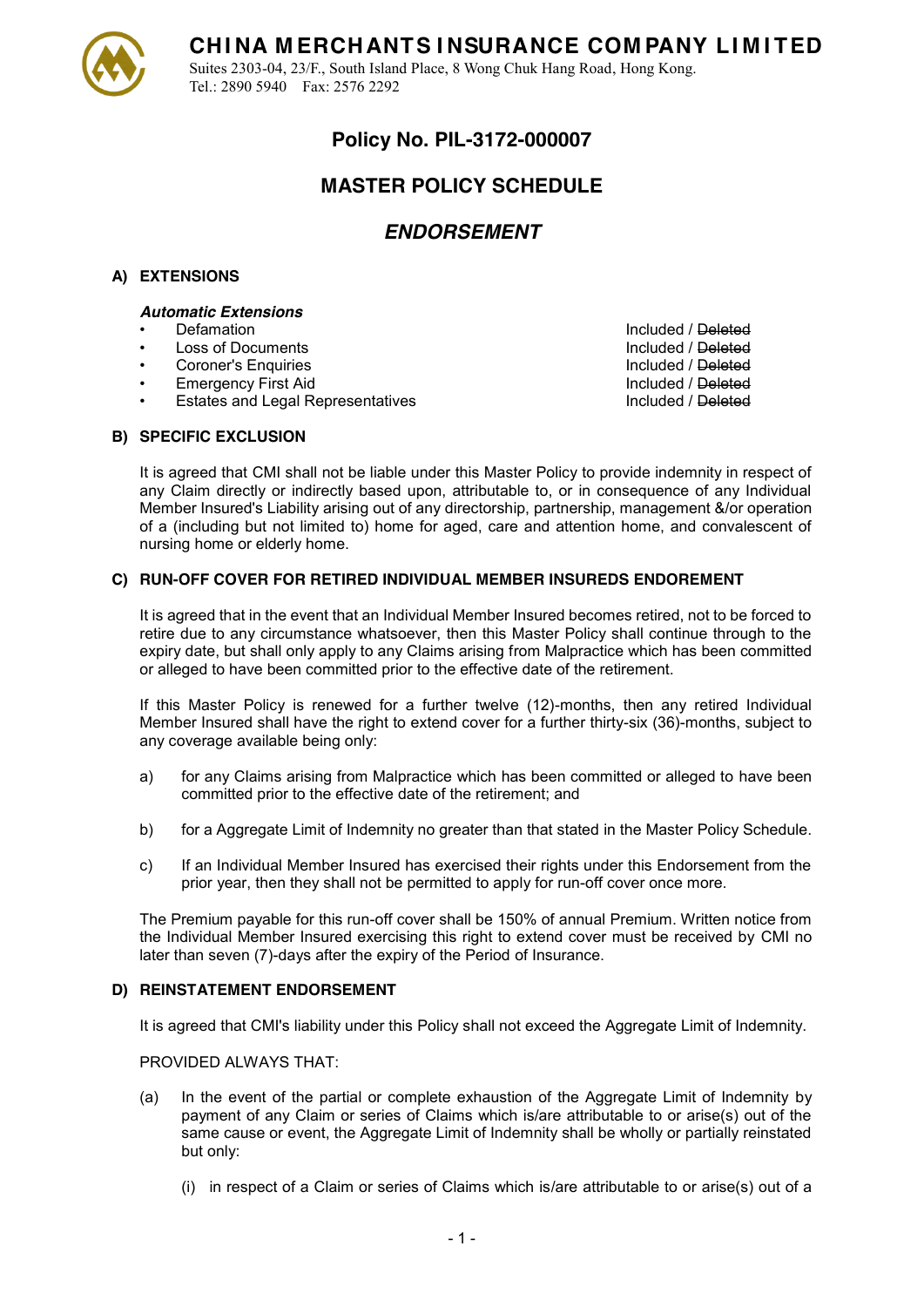

Suites 2303-04, 23/F., South Island Place, 8 Wong Chuk Hang Road, Hong Kong. Tel.: 2890 5940 Fax: 2576 2292

## **Policy No. PIL-3172-000007**

## **MASTER POLICY SCHEDULE**

### *ENDORSEMENT*

different cause or event; and

- (ii) in so far as the total amount for which CMI shall be liable in respect of all Claims covered under this Policy during the Period of Insurance shall not exceed three times the Aggregate Limit of Indemnity;
- (b) reinstatement of the Aggregate Limit of Indemnity will not take place until such time as the limit(s) of indemnity of any policy or policies effected in excess of the Aggregate Limit of Indemnity is/are exhausted by payment of a Claim or series of Claims for which, but for this clause, an indemnity would otherwise be available under this Master Policy.
- (c) this Extension shall not apply to any Claim directly or indirectly based upon, attributable to, or in consequence of any act, omission or breach referred to in Section B, Exclusion B2 'Fraud and Dishonesty'.

### **E) ADVANCE PAYMENT OF COSTS & EXPENSES EXTENSION**

It is agreed that CMI may, in its sole and absolute discretion, advance Costs and Expenses to an Individual Member Insured where cover has not been granted under this Master Policy, PROVIDED ALWAYS THAT where the conduct described in Section B, Exclusion 2 'Fraud and Dishonesty' is proven against a specific Individual Member Insured an admission or a final adjudication of a court or arbitrator, any Costs and Expenses paid by CMI to that specific Individual Member Insured under this Extension will become immediately repayable to CMI.

### **F) ELIGIBILITY OF THE INDIVIDUAL MEMBER INSURED ENDORSEMENT**

It is agreed that every Individual Member Insured must complete a proposal form of which is accepted by CMI, and has paid the required Premium required by CMI prior to the Master Policy inception.

### **G) A SINGLE ANNUAL AGGREGATE LIMIT OF INDEMNITY ENDORSEMENT**

It is agreed that if the aggregate total of all Claims incurred under this Master Policy by all Individual Members Insured during any one Period of Insurance exceeds HKD17,500,000 any one Claim and in the aggregate, then:

- (a) CMI shall not be liable under this Master Policy for the proportion of any such loss(es) that exceed the Aggregate Limit of Indemnity; and
- (b) the indemnity available to all Individual Members Insured under this Master Policy shall be reduced as a result; and
- (c) the Individual Members Insured shall at CMI's discretion be liable to repay to CMI all amounts of any loss overpaid during the Period of Insurance.

### **H) CONTINUOUS COVER ENDORSEMENT**

A Claim or circumstance that might give rise to the Claim otherwise covered by this Policy but which is not covered solely because it is excluded by Section B. Exclusion 1 'Prior or Pending' shall, in the absence of fraudulent misrepresentation or fraudulent non-disclosure, remain covered by this Policy provided always that: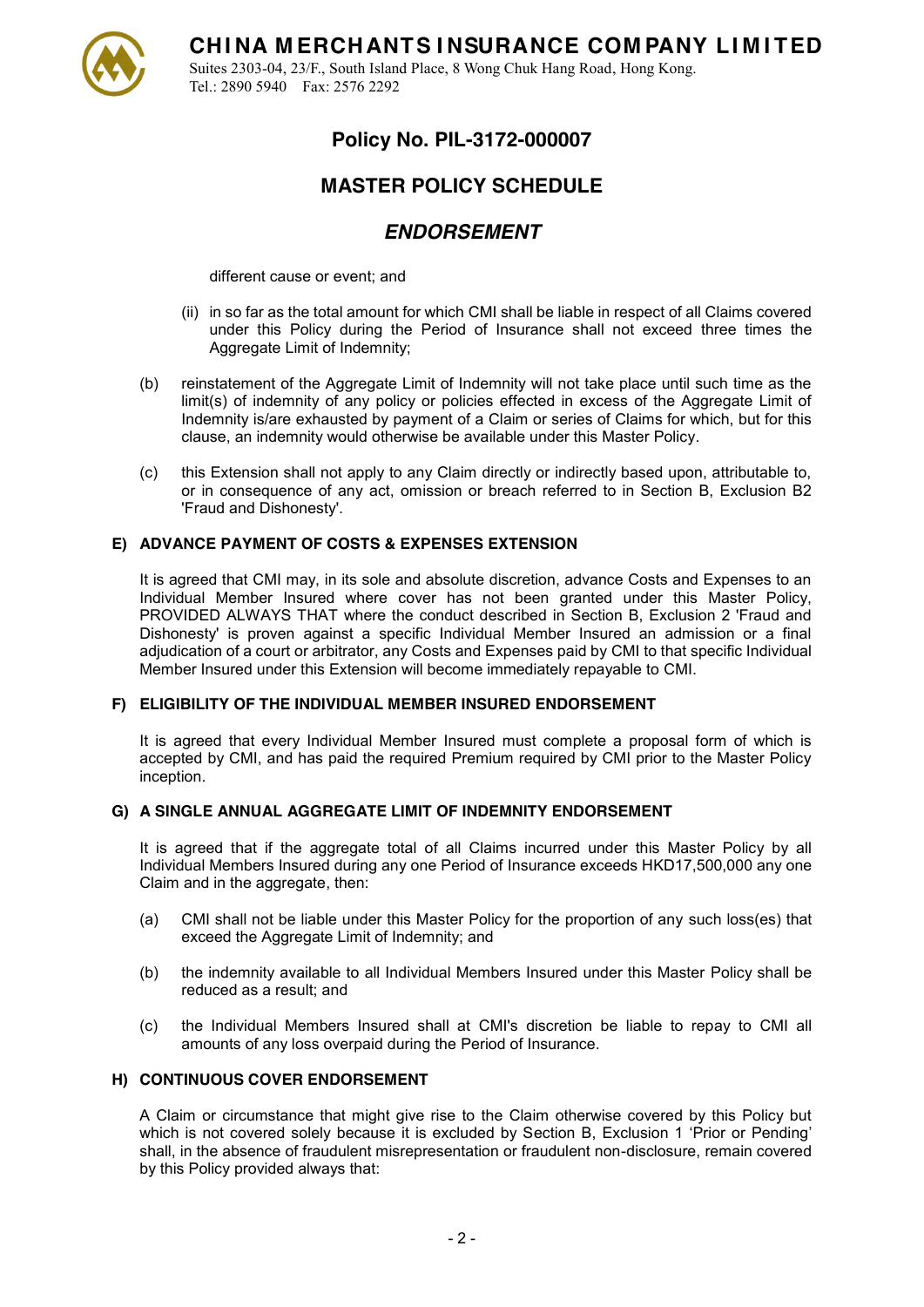

Suites 2303-04, 23/F., South Island Place, 8 Wong Chuk Hang Road, Hong Kong. Tel.: 2890 5940 Fax: 2576 2292

## **Policy No. PIL-3172-000007**

## **MASTER POLICY SCHEDULE**

## *ENDORSEMENT*

- (a) the Insured first became aware of the Claim or circumstance after the inception date of an earlier policy where the Insured has maintained such insurance coverage continuously and without interruption;
- (b) the Claim or circumstance could or should have been notified under an earlier policy:
	- (i) which would otherwise have covered such a Claim or circumstance, and
	- (ii) of which this Policy is a renewal or replacement that it succeeds in time,
- (c) the coverage provided to such a Claim or circumstance shall be subject to and in accordance with all the terms and conditions (including for avoidance of doubt, the Limit of Indemnity and any Deductible) of that earlier policy to which such a Claim or circumstance should have been notified.

### **I) SPECIFIC ENDORSEMENT**

It is agreed that the following Exclusions are deleted entirely under this Master Policy:

- 1) B17 AIDS/HIV AND Hepatitis Non A
- 2) B18 Beauty and Body Slimming
- 3) B19 Abortion
- 4) B20 Doctors

### **J) INQUEST ENDORSEMENT**

It is hereby understood and agreed that CMI agrees to pay to or on behalf of the Individual Member Insured the reasonable and necessary costs of investigation and defence, including legal representation costs, incurred with the written consent of CMI, arising out of an "Inquest" at which the Individual Member Insured is required to respond and/or attend in respect of Malpractice by reason of any negligent act, Error, or omission committed or alleged to have been committed on the part of the Individual Member Insured during the Period of Insurance. PROVIDED ALWAYS THAT:

- (a) CMI's limit of liability under this Extension shall not exceed  $HKD3,000,000$  any one occurrence and in the aggregate; and
- (b) such costs shall be part of, and not in addition to, the Aggregate Limit of Indemnity; and
- (c) CMI shall not be liable to pay any penalty, fine or award of costs made against the Individual Member Insured.

For the purpose of this endorsement, "Inquest" shall mean investigation, inquiry or disciplinary proceedings (but not criminal prosecution) conducted by Preliminary Investigation Committee (PIC) of the Nursing Council of Hong Kong being established under the Nurses Registration Ordinance, the Nurses (Registration and Disciplinary Procedure) Regulations and the Enrolled Nurses (Enrolment and Disciplinary Procedure) Regulations (Cap. 164, Cap. 164A and Cap. 164B, Laws of Hong Kong) arising out of medical services in the conduct of the Professional Business Practice having been provided by or on behalf of the Individual Member Insured to a Patient.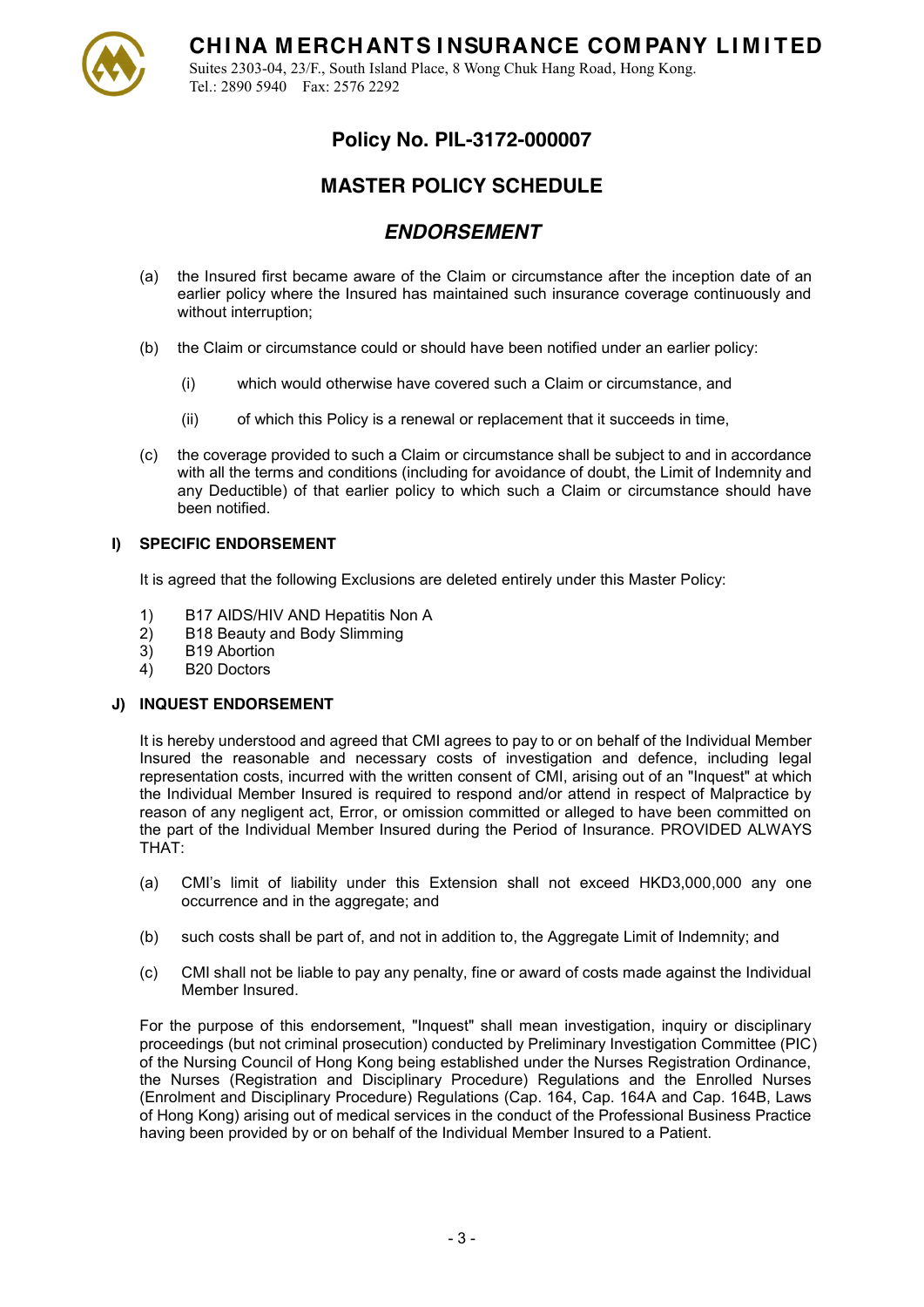

Suites 2303-04, 23/F., South Island Place, 8 Wong Chuk Hang Road, Hong Kong. Tel.: 2890 5940 Fax: 2576 2292

## **Policy No. PIL-3172-000007**

## **MASTER POLICY SCHEDULE**

### *ENDORSEMENT*

### **K) EMERGENCY COSTS EXTENSION**

It is hereby understood and agreed that CMI shall reimburse Emergency Costs up to a limit of twenty-five percent (25%) in the aggregate of the Aggregate Limit of Indemnity, but only upon receipt by CMI of a written request from the Individual Member Insured received within thirty (30) days of those Emergency Costs being incurred.

"Emergency Costs" shall mean costs and expenses exceeding any applicable Deductible :

- a) incurred without CMI's prior written agreement because an emergency reasonably prevents the Individual Member Insured from obtaining such agreement; and
- b) for the defence of a Claim only; and
- c) which CMI later agrees have been reasonably incurred.

### **L) BREACH OF CONFIDENTIALITY &/OR PRIVACY INFRINGEMENT ENDORSEMENT**

It is hereby understood and agreed that CMI agrees to provide coverage in respect of any Claim made against the Individual Member Insured for breach of confidentiality or privacy infringement PROVIDED THAT such Claim arises out of the conduct of the Professional Business Practice.

#### **M) LOSS OF INCOME**

It is hereby noted and agreed that when the employment of the Individual Member Insured is suspended as a result of a disciplinary penalty imposed by the Nursing Council in consequence of an incident due to Malpractice which is indemnifiable under the Policy, CMI will pay an amount equal to 35% of the Individual Member Insured's Monthly Salary from the second month of the Suspension Period, but not exceeding HKD30,000 per month for a maximum period of 3 months consecutively, after deducting any amount which is receivable

- 1) from the employer as the total or part of the Monthly Salary, and/or
- 2) under any other insurance policy(ies).

#### DEFINITION

**Monthly Salary:** the amount received in cash as Basic Monthly Salary and regular allowance not exceeding 35% of the Basic Monthly Salary for the month immediately before the suspension of the employment excluding any other allowance, overtime payment, commission, bonus, payment in arrear or accrued and payment of reimbursement nature, as evidenced by the salary statement or payroll slip which is to be provided to CMI.

**Suspension Period:** the period during which the employment of the Individual Member Insured is suspended but excludes

- 1) any period after dismissal or resignation, and/or
- 2) no pay leave requested or initiated by the Individual Member Insured